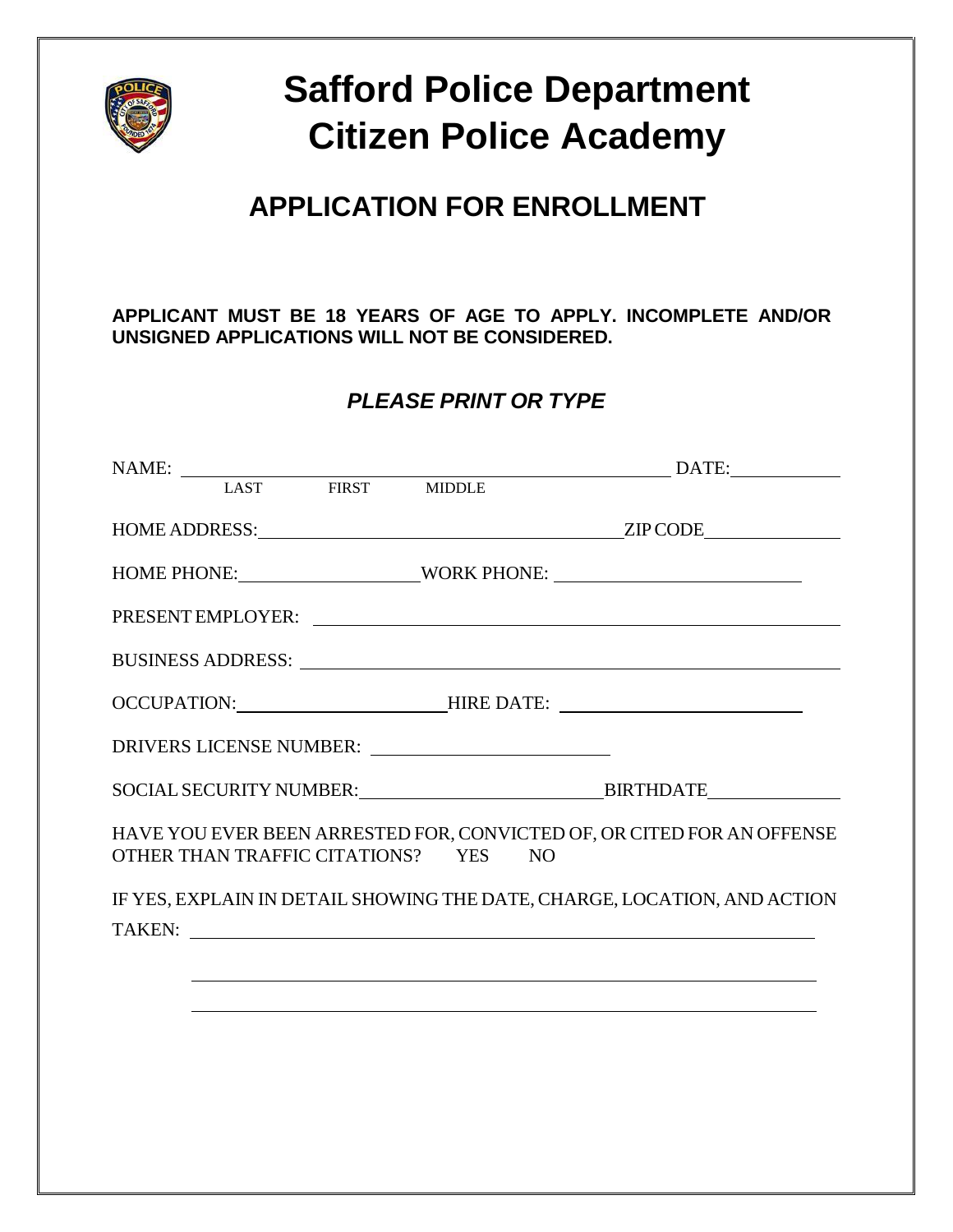

BRIEFLY EXPLAIN WHY YOU WISH TO BE ENROLLED IN THE SAFFORD POLICE DEPARTMENT CITIZEN POLICE ACADEMY:

LIST YOUR COMMUNITY INVOLVED ACTIVITIES:

LIST TWO CHARACTER REFERENCES WHO ARE NOT FAMILY MEMBERS OR EMPLOYERS:

| NAME:    | <b>HOME PHONE:</b> |
|----------|--------------------|
| ADDRESS: | <b>WORK PHONE:</b> |
| NAME:    | <b>HOME PHONE:</b> |
| ADDRESS: | <b>WORK PHONE:</b> |

#### *PLEASE REVIEW YOUR ANSWERS CAREFULLY AND READ THE STATEMENT BELOW BEFORE SIGNING THIS APPLICATION.*

I HEREBY CERTIFY THAT THERE ARE NO WILLFUL FALSIFICATIONS, OMISSIONS, OR MISREPRESENTATIONS IN THE FOREGOING STATEMENTS AND ANSWERS TO QUESTIONS. I UNDERSTAND THAT ANY OMISSION OR FALSE STATEMENT ON THIS APPLICATION SHALL BE SUFFICIENT CAUSE FOR REJECTION FOR ENROLLMENT OR DISMISSAL FROM THE SAFFORD POLICE DEPARTMENT CITIZEN POLICE ACADEMY.

I UNDERSTAND THE INFORMATION CONTAINED IN THIS APPLICATION IS CONSIDERED A PUBLIC RECORD AND MAY BE RELEASED TO THE MEDIA OR OTHERS UPON THEIR REQUEST. I ALSO UNDERSTAND THAT I MAY BE PHOTOGRAPHED OR VIDEOTAPED BY THE NEWS MEDIA OR THE SAFFORD POLICE DEPARTMENT DURING THE COURSE OF THIS PROGRAM. THESE PICTURES OR VIDEOTAPES WILL BE USED FOR NEWS RELEASES AND INFORMATION PROMOTIONS.

SOME CLASSES REQUIRE WALKING AND STANDING AS DIFFERENT POLICE FACILITIES WILL BE TOURED. PLEASE INFORM US OF ANY CONSIDERATIONS OR ACCOMMODATIONS THAT YOU MAY NEED WHILE TOURING THESE FACILITIES.

SIGNATURE: DATE:

\_

RETURN COMPLETED APPLICATION TO: **SAFFORD POLICE DEPARTMENT ATTENTION: CITIZEN'S ACADEMY COORDINATOR 525 W. 10TH AVENUE SAFFORD, AZ 85548 PHONE (928) 432-4100 FAX (928) 348-3189**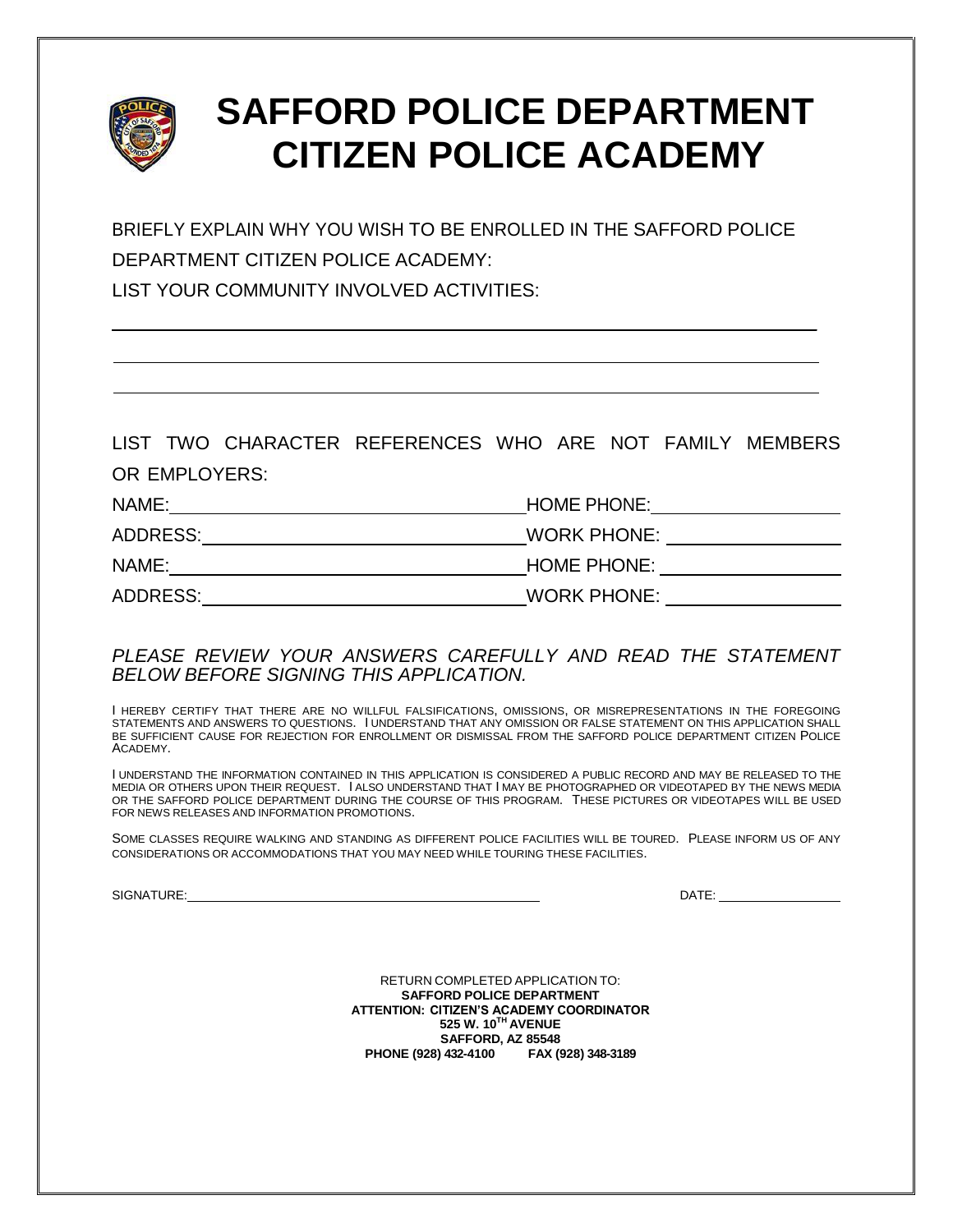

## **PARTICIPATION PERMIT/PROMISE TO RELEASE**

NAME OF PARTICIPANT:

(PLEASE PRINT)

IN CONSIDERATION OF THE BENEFITS THAT I WILL RECEIVE FROM MY PARTICIPATION IN THE SAFFORD POLICE DEPARTMENT POLICE CITIZEN POLICE ACADEMY, I DO HEREBY RELEASE THE CITY OF SAFFORD, IT'S POLICE OFFICERS, PUBLIC OFFICIALS, AGENTS, SERVANTS, AND EMPLOYEES FROM ANY AND ALL LIABILITY, CLAIMS, DEMANDS, ACTIONS AND CAUSES OF ACTION WHICH I MAY HEREAFTER HAVE ON ACCOUNT OF ANY AND ALL INJURIES AND DAMAGE TO ME OR TO MY PROPERTY, OR MY DEATH, ARISING OUT OF OR RELATED TO ANY HAPPENING OR OCCURRENCE WHILE IAM PARTICIPATING IN THE ACADEMY. FOR THE SAME CONSIDERATION, I AGREE TO FOREVER HOLD THE CITY AND SAID PERSONS HARMLESS FROM ANY SUCH LIABILITY,CLAIMS,DEMANDS,ACTIONS OR CAUSES OFACTION.

THE TERMS HEREOF SHALL BE IN FULL FORCE AND EFFECT DURING THE PERIOD OF MY PARTICIPATION IN THE SAFFORD POLICE DEPARTMENT CITIZEN POLICE ACADEMY.

Signature of Participant: Date:

Witness: Date: Date: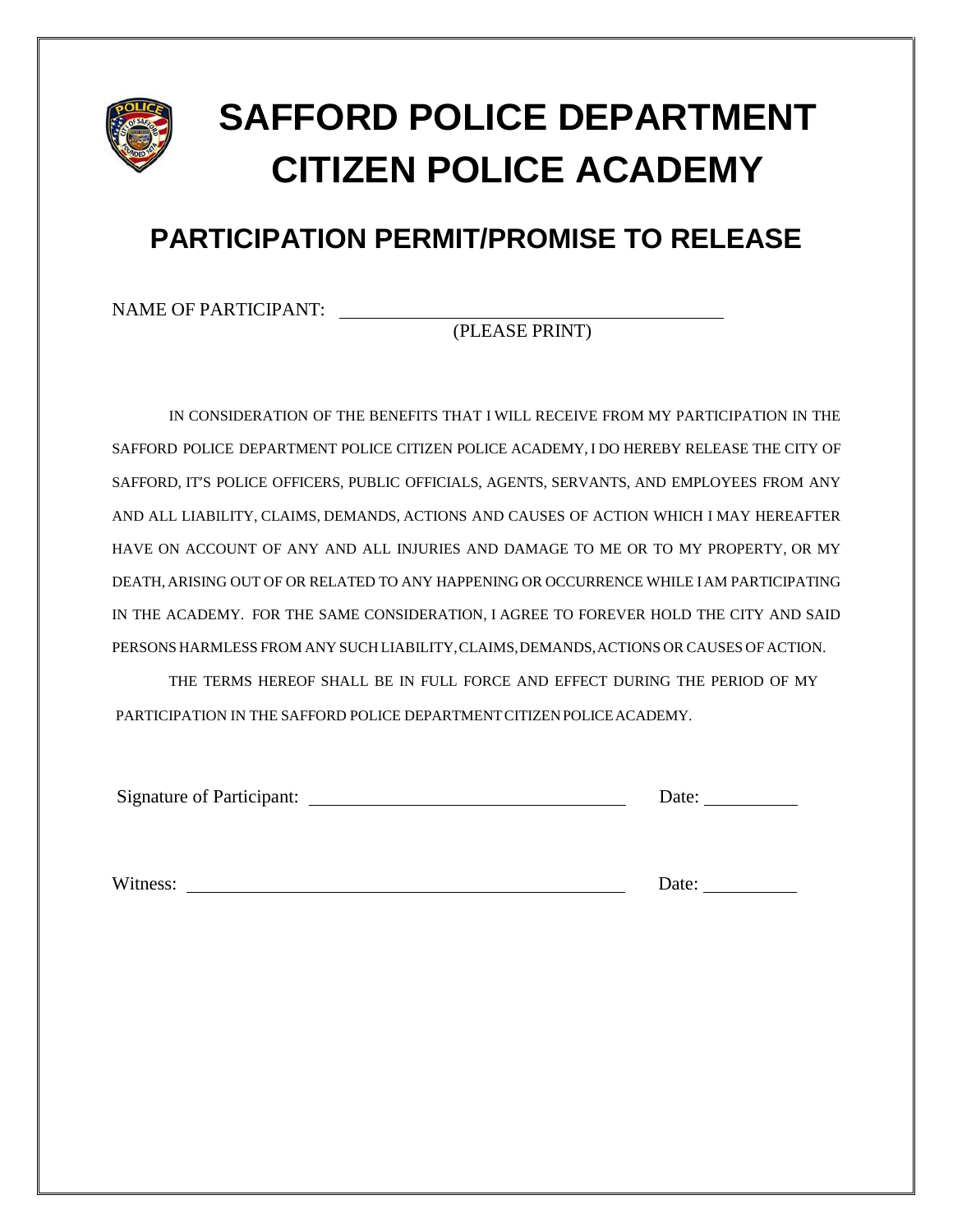

PLEASE LIST ANY ALLERGIES OR OTHER PERTINENT MEDICAL INFORMATION THAT MAY BE NEEDED IN CASE OF ANY EMERGENCY.

NAME, ADDRESS AND TELEPHONE NUMBER OF FAMILY DOCTOR:

HOSPITAL OF PREFERENCE:

NAME, ADDRESS, AND TELEPHONE NUMBER OF PERSONS AND ALTERNATE TO BE NOTIFIED IN CASE OF AN EMERGENCY:

SIGNATURE DATE

ADDRESS HOME TELEPHONE

CITY STATE ZIP WORK TELEPHONE